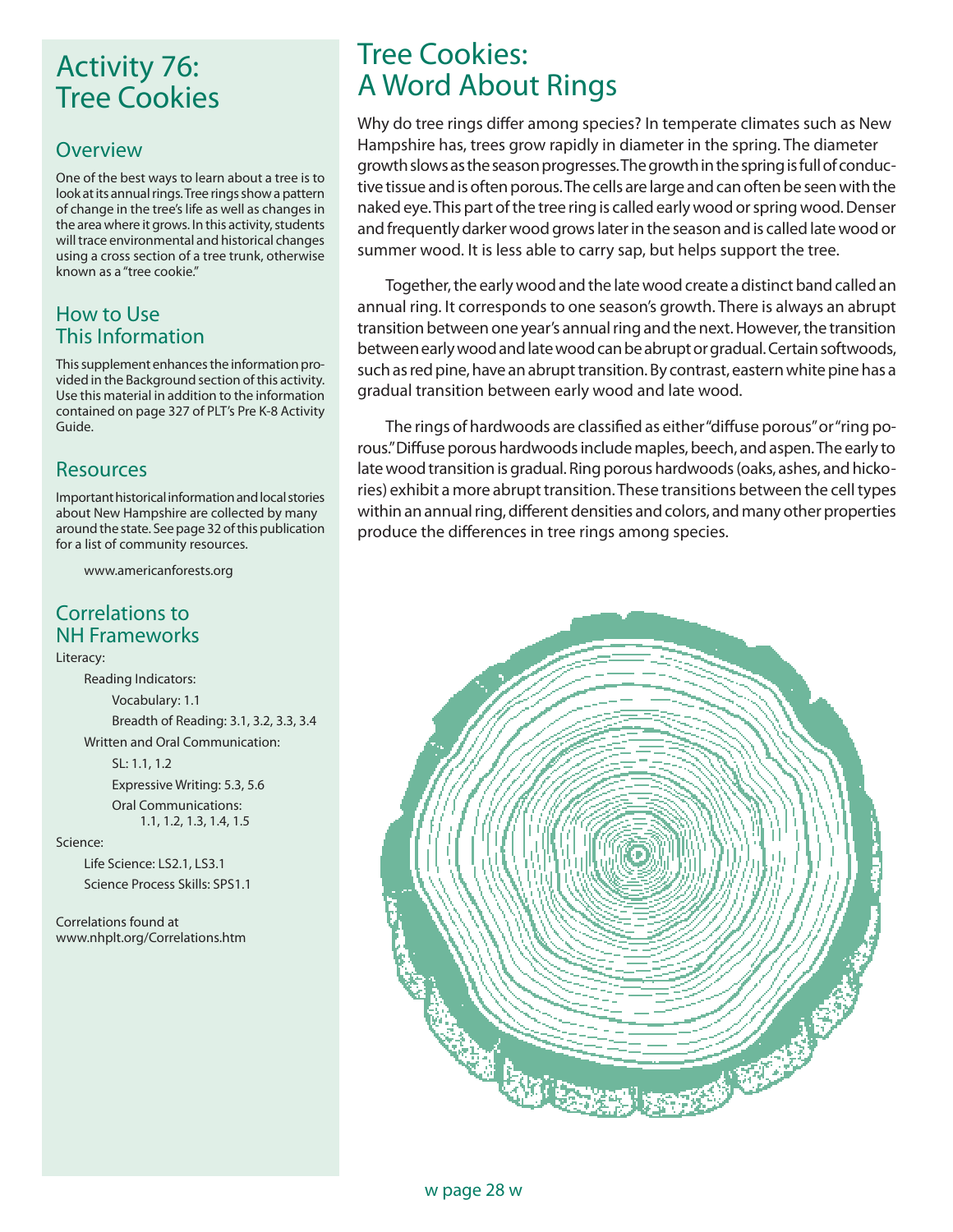# New Hampshire Forest History Timeline

When looking at the growth rings of a tree, one can imagine it as a time line of history. The shape and width of each ring portrays such local natural events as floods, droughts, and fire. Consider the oldest known tree in New Hampshire—a black gum tree—estimated to be over 700 years old. Many major natural and human-related events have occurred during its life time. This tree's first rings were grown during Christopher Columbus's historic voyages. The tree later survived every significant natural disaster recorded in our time.

## Natural Events

The shape of a tree's growth rings can record many natural events. For example, wider than normal rings signify growth spurts that may have been caused by heavy rains or openings in the surrounding forest from tornadoes. Scars in a growth ring may indicate fire. Narrow rings—a sign of slow growth—may signal distress from drought or an insect attack. In some cases, the natural event may have been so serious that the trees involved have died and decomposed, leaving no clues behind to observe.

## Human Events

While a tree's growth rings cannot record human events in history as they do for natural events, the rings do form something of a timeline. For older trees—like the black gum—you can relate significant events to the life of the tree.



# Here's What's Cookin': Tree Cookies

- 1. Start with a species with well-defined growth rings. For hardwoods, use white ash, red oak, or shagbark hickory. For soft-woods, use hemlock, eastern white pine, red pine, or Scot's pine.
- 2. Cut a cross section of branch or trunk
- 3. Dry cookie slowly in an oven, microwave oven, or in the sun. If you dry the cookie too fast, it will crack or even burn.
- 4. Sand the cookie.
- 5. Wipe with water to remove dust particles and let dry.
- 6. Treatment options. Wipe with iodine to make rings more distinct or coat with polyurethane. Leave some cookies untreated to allow students to feel and smell the wood.

#### A Note of Caution

Only cross-sections cut from the base of a tree can accurately depict a tree's age. Cookies cut higher on the tree and from branches have fewer growth rings. Of course, to use a tree cookie as a timeline, you also need to know what year it was cut.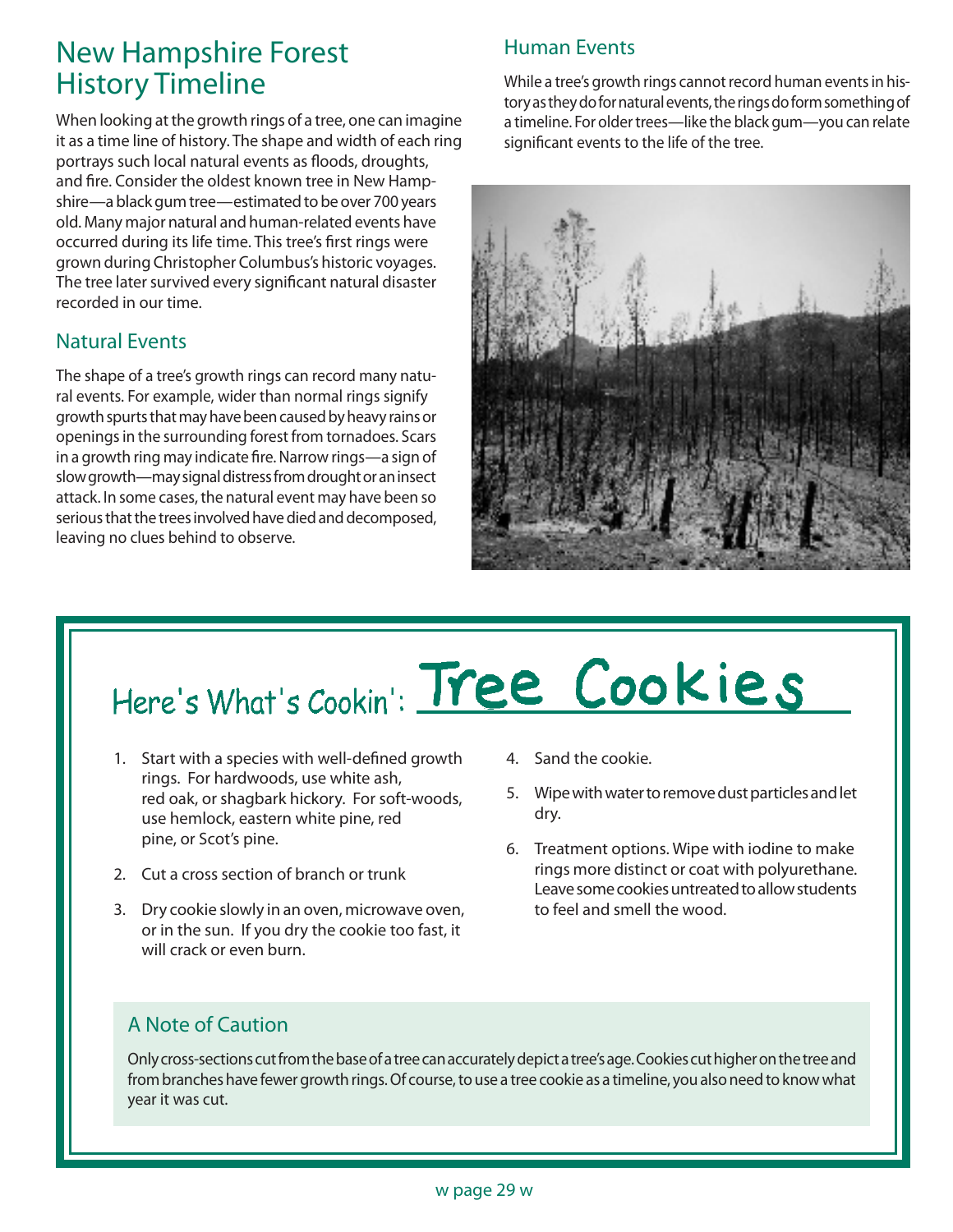# History Timeline

How many of the state's major human and natural events can you relate to the life of a single tree?

- 1603 First exploration of New Hampshire by Europeans. Large old growth forests of hardwoods and softwoods covered the state.
- 1623 First European settlement in what is now Rye.
- 1631 Construction of first sawmill in the state.
- 1634 First ship masts exported to England.
- 1706 Last mature forest in Piscataqua basin harvested.
- 1700s (into the early 1800s) State's forests cleared for agriculture.
- 1860 Industrial revolution. More than 50% of state's forests harvested..
- 1867 Invention of process for making paper from wood pulp.
- 1869 Gypsy moth attack.
- 1871 Severe drought.
- 1890 Beech bark disease.
- 1900 (early 1900s) Extensive clearcutting at the turn of the century. Prompted the eastern conservation movement.
- 1903 Major forest fire. Over 200,000 acres burned, including over 85,000 acres in Zealand valley of White Mountains.
- 1910 White pine blister rust discovered in southern NH
- 1911 Passage of Week's Act authorizing federal land purchases for national forests in the east and leading to creation of White Mountain and Green Mountain National Forests.
- 1916 (until 1920) Chestnut blight. Chestnut trees decimated within 15 years.
- 1920 Spruce budworm attack.
- 1930 Dutch elm disease outbreak.
- 1935 State park system established
- 1938 Major hurricane. Blowdown of trees estimated at 1.5 billion board feet.
- 1941 Worst drought on record since 1871. Only .42 inches of rainfall for April.
- 1941 Major forest fire. Over 24,000 acres burned in Marlow, Stoddard, Washington, and Gilsum.
- 1947 Major forest fire. Over 20,000 acres burned in Strafford and Carroll Counties in October.
- 1960s Butternut Canker appeared.
- 1965 Severe drought. Only 31 inches of precipitation.
- 1971 Saddled prominent caterpillars defoliated 600,000 acres of trees
- 1974 Eastern Wilderness Areas Act designated the Presidential-Dry River Wilderness in the White Mountain National Forest.
- 1976 Spruce budworm attack. Estimated 106,000 acres defoliated.
- 1980 Major drought. Only 36 inches of precipitation.
- 1981 Gypsy moth attack. Nearly 2 million acres defoliated.
- 1983 (until 1984) Bruce spanworm attack in Northern Grafton and Coos Counties. 17,600 acres defoliated.
- 1985 Major drought. Approximately 36 inches of precipitation.
- 1988 Major drought. Only 37.5 inches of precipitation.
- 1995 Major drought.
- 1997 Major drought.
- 1998 Major ice storm. Hundreds of acres throughout the state damaged.
- 2003 Old Man on the Mountain collapses
- 2005 Monadnock region experiences record amounts of flooding
- 2006 Record flooding experienced statewide.
- 2006 State population reaches 1,300,000 (estimate)
- 2006 United States Senate passed the New England Wilderness Act of 2006 creating 82,000 acres of wilderness and 15,000 acre recreation area in the White Mountain and Green Mountain National Forests
- 2008 Tornadoes hit central New Hampshire.
- 2008 Worst ice storm on record in New Hampshire.